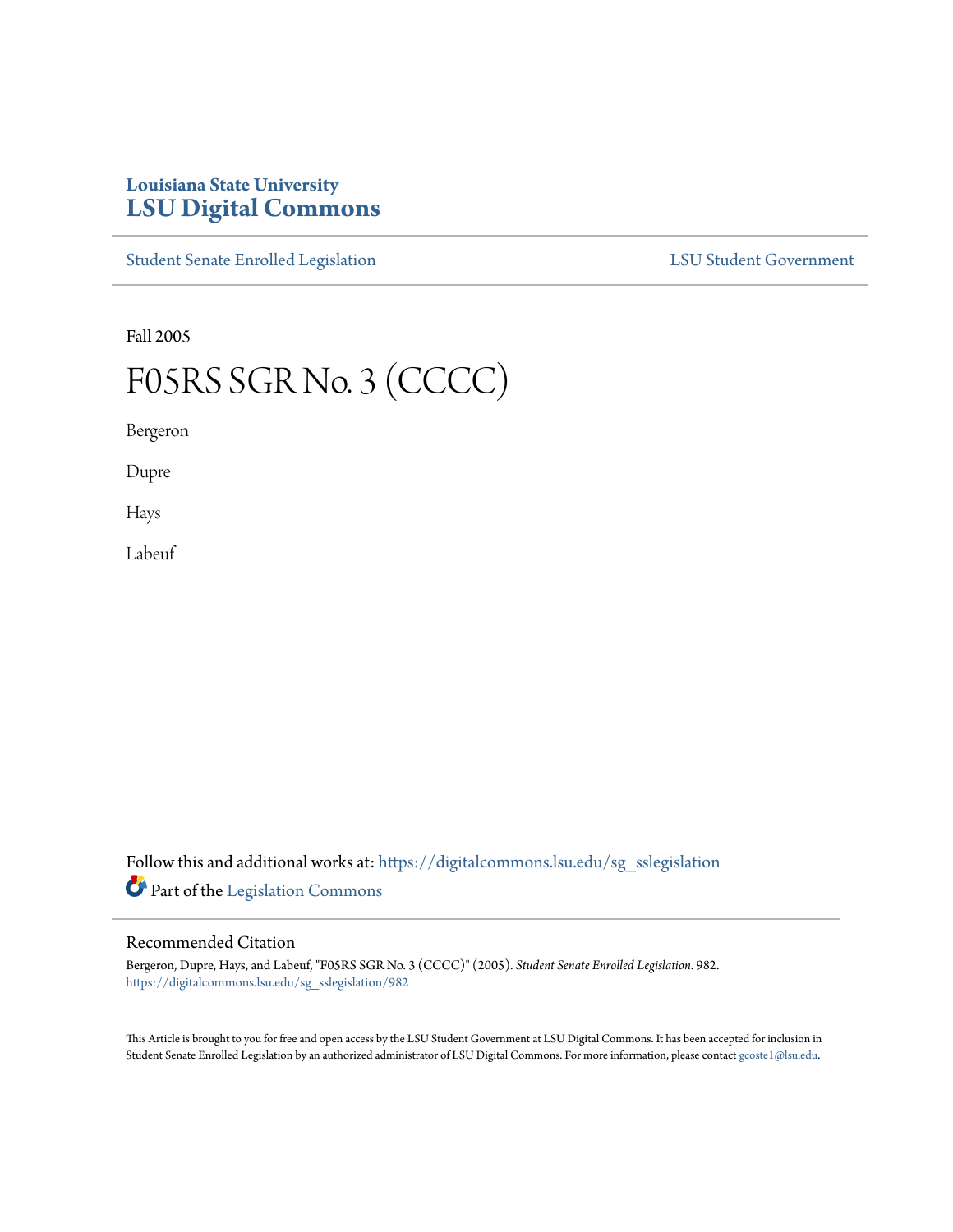[LOUISIANA STATE UNIVERSITY]

#### **STUDENT SENATE F05RS SGR NO. 3 BY: SENATORS BERGERON, DUPRE, HAYS, AND LEBEUF**

### **A RESOLUTION**

**TO PUBLICLY OPPOSE AND DENOUNCE THE CAMPUS-COMMUNITY COALITION FOR CHANGE (CCCC)'S INITIATIVE TO BAN DRINK SPECIALS IN BATON ROUGE AND TO DECLARE THAT STUDENT GOVERNMENT WILL WORK TO ENSURE THAT STUDENTS ARE PROPERLY REPRESENTED ON THE VARIOUS BOARDS AND COMMITTEES THAT ENCOMPASS THE CCCC.**

- **PARAGRAPH 1:** WHEREAS, THE CAMPUS-COMMUNITY COALITION FOR CHANGE (CCCC) IS PROPOSING AN ORDINANCE THAT WOULD MAKE DRINK SPECIALS ILLEGAL IN THE BATON ROUGE AREA, AND
- **PARAGRAPH 2:** WHEREAS, THE CCCC'S MISSION IS TO FOSTER A SAFER CAMPUS COMMUNITY THROUGH IMPROVED ALCOHOL POLICIES AND PRACTICES, BUT MOST OF ALL, EDUCATION, AND
- **PARAGRAPH 3:** WHEREAS, THE STUDENT GOVERNMENT OF LOUISIANA STATE UNIVERSITY AND A&M COLLEGE REALIZES THAT LAWS AND ORDINANCES ARE MADE TO FORCE ACTION, BUT EDUCATION AND INFORMATION PROVE MUCH MORE VALUABLE BECAUSE THEY MAKE INDIVIDUALS AND CULTURES WANT TO CHANGE, AND
- **PARAGRAPH 4:** WHEREAS, STUDENT GOVERNMENT FEELS THAT THE CCCC SHOULD FOCUS MORE ON THIS ISSUE AS OPPOSED TO LOBBYING FOR THE SUSPENSION OF RIGHTS AND PRIVILEGES BECAUSE THESE POLICIES AFFECT ALL STUDENTS, ESPECIALLY THOSE OF LEGAL AGE, AND
- PARAGRAPH 5: WHEREAS, STUDENT GOVERNMENT FEELS THAT IF THE CAMPUS-COMMUNITY COALITION FOR CHANGE ACTUALLY DESIRES WHAT ITS NAME IMPLIES, IT WILL REDIRECT ITS FOCUS TO PROVIDE FOR INCREASED EDUCATION ABOUT THE NEGATIVE ASPECTS OF HIGH-RISK DRINKING, AND
- PARAGRAPH 6: WHEREAS, STUDENT GOVERNMENT FEELS THAT THE CCCC HAS GONE TOO FAR IN REQUESTING THIS INITIATIVE FROM THE BATON ROUGE METROPOLITAN COUNCIL, ATTEMPTING TO REGULATE BUSINESS AND COMMERCE, AND
- PARAGRAPH 7: WHEREAS, STUDENT GOVERNMENT ALSO REALIZES, HOWEVER, THAT STUDENT INPUT IS VERY LIMITED TO THE CCCC BECAUSE STUDENT SEATS ARE VACANT OR APPOINTED STUDENTS ARE INACTIVE, AND
- **PARAGRAPH 8:** WHEREAS, STUDENT GOVERNMENT HEREBY CALLS FOR ALL STUDENT SEATS ON THE CCCC TO BE FILLED AND FOR STUDENTS TO TAKE AN ACTIVE ROLE IN THE FORMATION OF ITS POLICIES AND INITIATIVES,